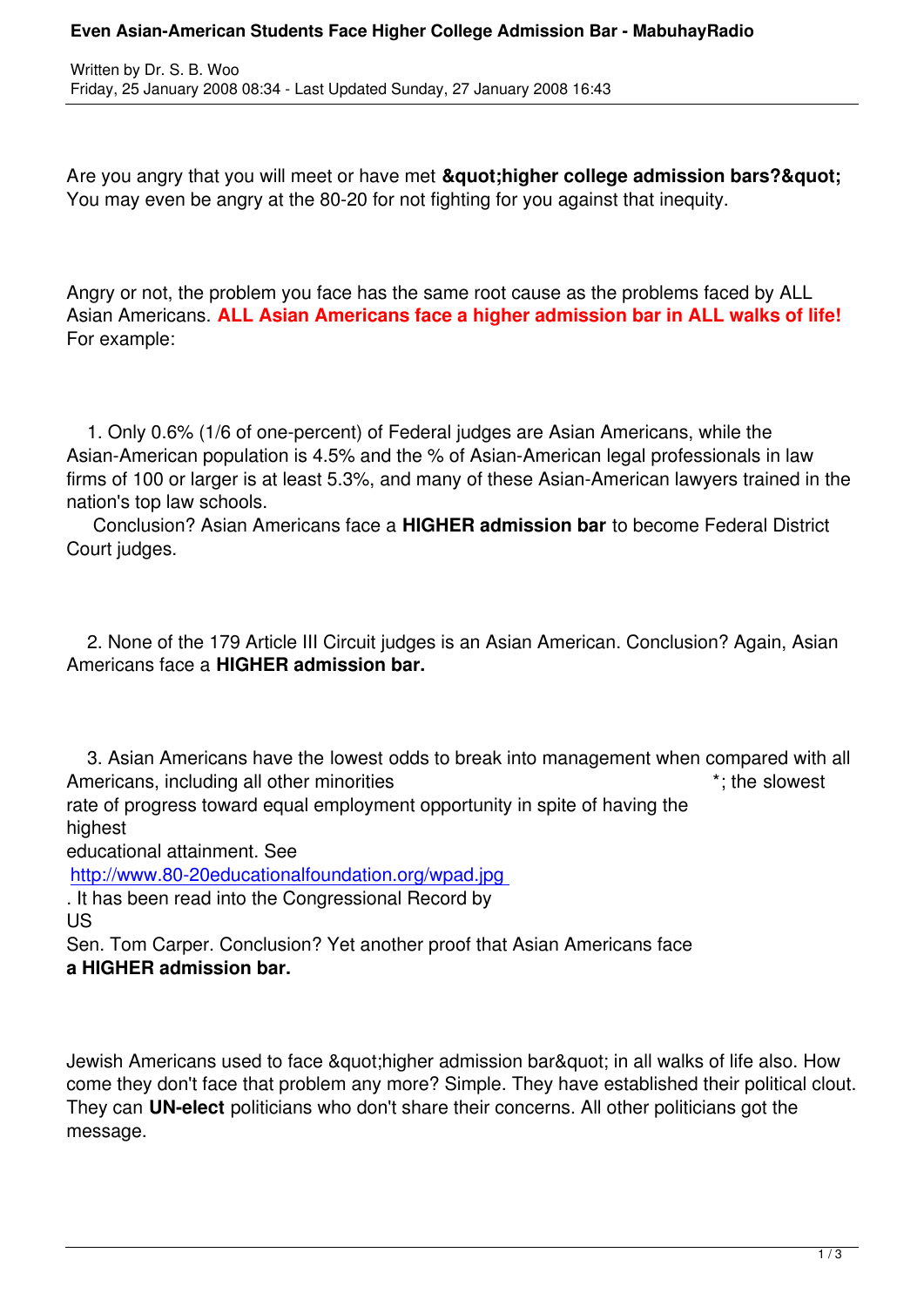This is what the 80-20 is trying to do. Sen. Obama doesn't share our concerns. While claiming to be an & quot; agent of change, & quot; he refused to commit to change the discrimination against us mentioned in 1, 2 and 3 above that are addressed in the 80-20's questionnaire to presidential candidates. Given the above, is he likely to change the " higher college admission bar" against Asian-American students?

In contrast, Senator Clinton gave us an iron-clad commitment to use the power of the President to eliminate such discrimination against us. Click on http://www.80-20initiative.net/news/presel ect2008.asp ect2008.asp our questions with one word: YES! and signed it.

So let's form solidarity, young and old. Vote overwhelmingly for Senator Clinton in California's Democratic primary to soundly defeat Senator Obama. It shall, once and for all, establish our political clout.

SOLIDARITY! We face the same problems of the same root cause! We fight as ONE united community.

Respectfully yours, S.B. Woo Member, Executive Comm., 80-20 PAC, Inc. Founding President, 80-20 Initiative

\* Quite a few recent Asian-American graduates told me that they didn't sense a glass ceiling. It could be that the problem is attenuating. However, most likely it is because those young professionals are too early in their career to experience the glass ceiling.

The 80-20 gratefully acknowledges \$2,000 from **Dr. Ming Jeang** which came in yesterday. It is the highest per person and the highest per person in the highest per person donation in 2008.  $\sharp$